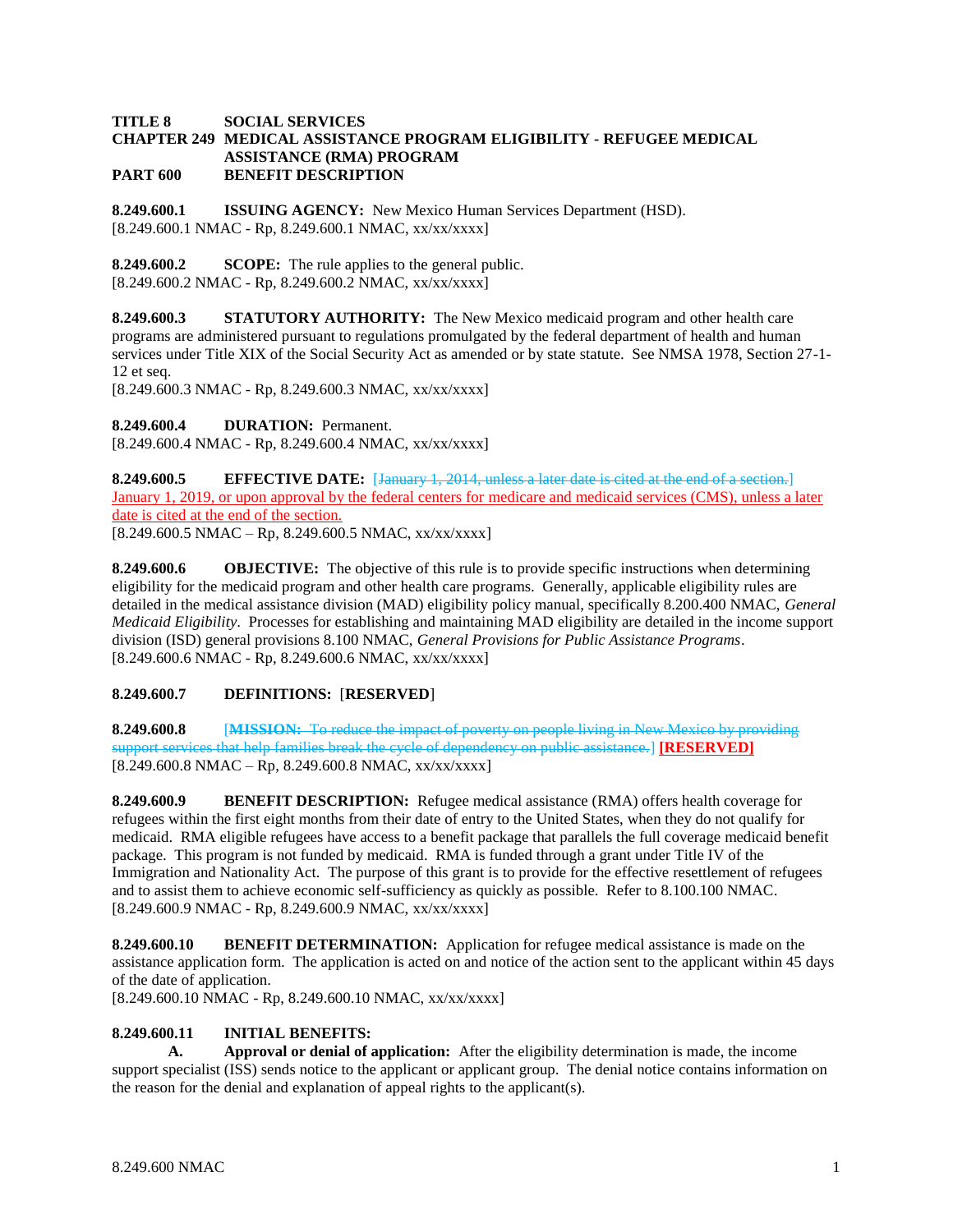**B. Date of eligibility:** Eligibility starts with the first day of the month of application after all eligibility requirements are met. The eight-month period begins with the month the refugee enters the United States, as documented by the INS (form I-94). For cases involving children born in the United States, the child's eligibility period expires when the refugee parent who arrived last in the United States has been in this country for eight months.

[8.249.600.11 NMAC - Rp, 8.249.600.11 NMAC, xx/xx/xxxx]

**8.249.600.12 ONGOING BENEFITS:** No periodic review is required, since coverage is limited to a maximum of eight months from the date of entry into the United States. [8.249.600.12 NMAC - Rp, 8.249.600.12 NMAC, xx/xx/xxxx]

**8.249.600.13 RETROACTIVE BENEFIT COVERAGE:** [Up to three months of retroactive medicaid coverage can be furnished to applicants who have received medicaid-covered services during the retroactive period and would have met applicable eligibility criteria had they applied during the three months prior to the month of application [42 CFR Section 435.914].] Retroactive medicaid coverage is provided in accordance with 8.200.400.14 NMAC.

[**A. Application for retroactive benefit coverage:** Application for retroactive medical assistance can be made by checking "yes" in the "application for retroactive medicaid payments" box on the application/redetermination of eligibility for medicaid assistance (MAD 381) form or by checking "yes" to the question "does anyone in your household have unpaid medical expenses in the last three months?" on the application for assistance (ISD 100 S) form. Applications for retroactive medical assistance benefits must be made by 180 days from the date of application for assistance. Covered services which were furnished more than two years prior to application are not payable.

**B. Approval requirements:** To establish retroactive eligibility, the ISS must verify that all conditions of eligibility were met for each of the three retroactive months and that the applicant received medicaid covered services. Each month must be approved or denied on its own merits. Retroactive eligibility can be approved on either the eligibility system or on the retroactive medicaid eligibility authorization (MAD 333) form. **C. Notice:**

**(1)** Notice to applicant: The applicant must be informed if eligibility in any of the retroactive months is denied.

**(2)** Recipient responsibility to notify provider: After the retroactive eligibility has been established, the ISS must notify the recipient that he or she is responsible for informing all providers with outstanding bills of the retroactive eligibility determination. If the recipient does not inform all providers and furnish verification of eligibility which can be used for billing and the provider consequently does not submit the billing within 120 days from the date of approval of retroactive coverage, the recipient is responsible for payment of the bill.]

[8.249.600.13 NMAC - Rp, 8.249.600.13 NMAC, xx/xx/xxxx]

**8.249.600.14 CASE CLOSURES:** Cases are closed when refugee medical assistance recipients no longer meet eligibility standards or after the eight month eligibility period expires, whichever comes first. [8.249.600.14 NMAC - Rp, 8.249.600.14 NMAC, xx/xx/xxxx]

# **8.249.600.15 CHANGES AND REDETERMINATIONS OF ELIGIBILITY:**

- **A.** A re-determination of eligibility is not required.
- **B.** Changes in income are not reportable. Reported income changes are not acted upon.

**C.** A refugee who received medicaid for seven or fewer months during the RMA period is eligible for RMA for any remaining months in the eight-month RMA period. Eligibility for RMA is determined without a new eligibility determination or application.

**D.** Residence changes must be reported within 10 days after the change for individuals placed in a public institution or those individuals moving out of New Mexico. Refer to 8.200.450 NMAC. [8.249.600.15 NMAC – Rp, 8.249.600.15 NMAC, xx/xx/xxxx]

# **HISTORY OF 8.249.600 NMAC:**

**Pre-NMAC History:** The material in this part was derived from that previously filed with the State Records Center:

MAD Rule 822, Refugee Medical Assistance, filed 5/22/1992.